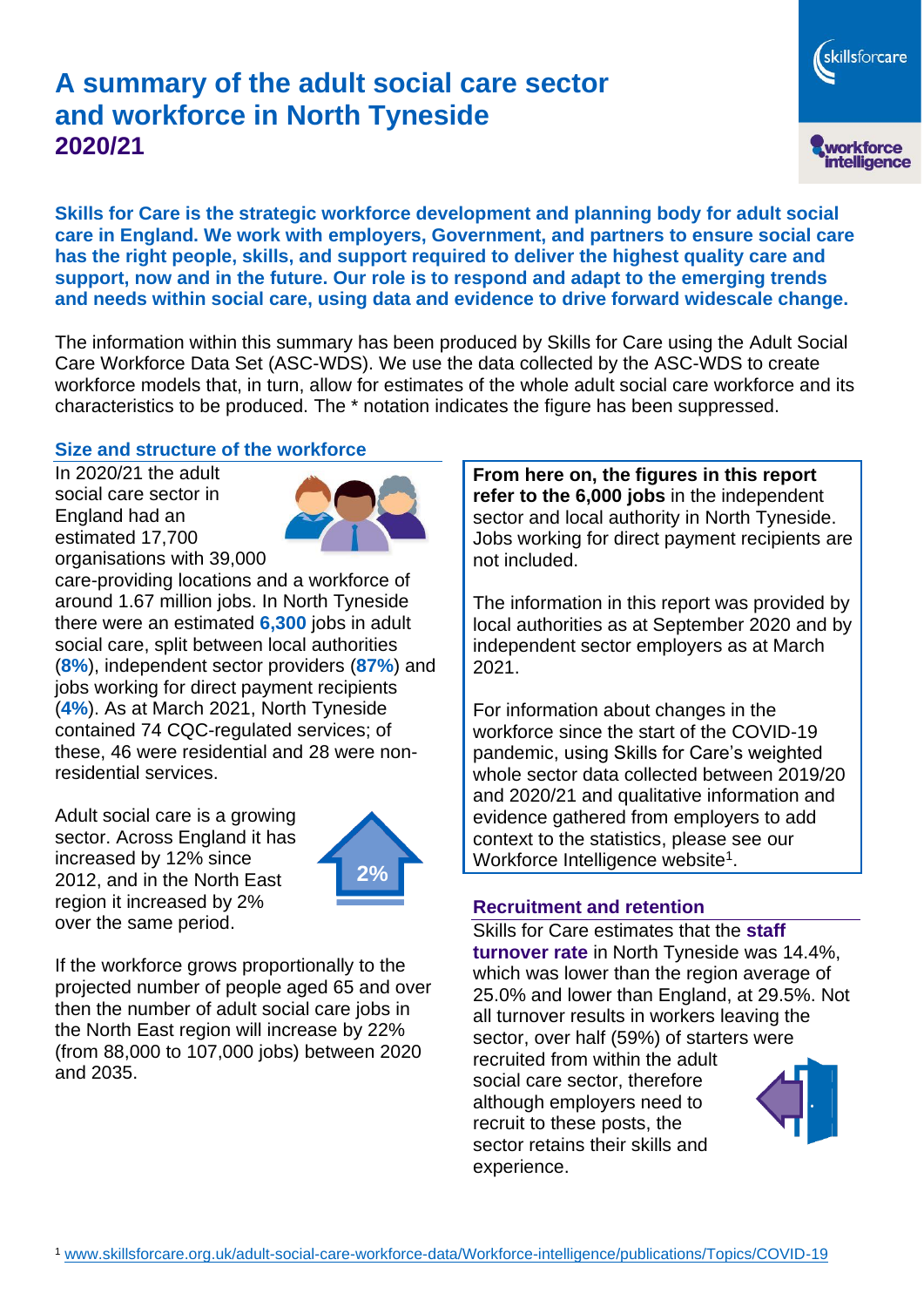Adult social care has an experienced 'core' of workers. Workers in North Tyneside had on average **9.9 years of experience in the sector** and 86% of the workforce had been working in the sector for at least three years.

Using both workforce intelligence evidence and our links with employers and stakeholders across England, we know that recruitment and retention is one of the largest issues faced by employers. We have many resources and tools available to help, for example the 'Values-based recruitment and retention toolkit'<sup>2</sup> and 'Seeing potential: widen your talent pool'. <sup>3</sup> For more information please visit: [www.skillsforcare.org.uk/recruitment-retention](http://www.skillsforcare.org.uk/recruitment-retention)

### **Employment information**

We estimate North Tyneside had **6,000** adult social care jobs employed in the local authority and independent sectors. These included 350 managerial roles, 225 regulated professionals, 4,600 direct care (including 3,700 care workers), and 800 othernon-care proving roles.

The average number of **sickness days** taken in the last year in North Tyneside was 8.6, (10.2 in North East and 9.5 across England). With an estimated directly employed workforce of 5,800, this would mean employers in North Tyneside lost approximately **50,000 days to sickness in 2020/21**. In England levels of staff sickness have nearly doubled over the course of the pandemic between 2019/20 and 2020/21, in total around 6 million extra days were lost to sickness than in the year before.

Less than a quarter (19%) of the workforce in North Tyneside were on zero-hours contracts. Over half (57%) of the workforce usually worked full-time hours and 43% were parttime.

#### **Chart 1. Proportion of workers on zero hours contracts by area**

England North East North Tyneside



### **Workforce demographics**

The majority (81%) of the workforce in North Tyneside were female, and the average age was 44.9 years old. Workers



aged 24 and under made up 7% of the workforce and workers aged over 55 represented 29%. Given this age profile approximately 1,700 people will be reaching retirement age in the next 10 years.

Nationality varied by region, in England 83% of the workforce identified as British, while in the North East region this was 96%. An estimated 96% of the workforce in North Tyneside identified as British, 1% identified as of an EU nationality and 3% a non-EU nationality, therefore there was a similar reliance on EU and non-EU workers.

### **Pay**



Table 1 shows the full-time equivalent annual or hourly pay rate of selected job roles in North Tyneside (area), North East (region) and England. All figures

represent the independent sector as at March 2021, except social workers which represent the local authority sector as at September 2020. At the time of analysis, the National Living Wage was £8.72.

#### **Table 1. Average pay rate of selected job roles by area**

|                                 | <b>England</b> | <b>Region</b> | Area    |
|---------------------------------|----------------|---------------|---------|
| Full-time equivalent annual pay |                |               |         |
| Social Worker <sup>t</sup>      | £37,100        | £35,000       | £33,300 |
| Registered nurse                | £33,600        | £32,400       | £33,500 |
| Hourly pay                      |                |               |         |
| National Living<br>Wage         | £8.72          | £8.72         | £8.72   |
| Senior care worker              | £10.00         | £9.79         | £10.20  |
| Care worker                     | £9.29          | £9.05         | £9.19   |
| Support and<br>outreach         | £9.53          | £9.36         | £8.90   |

†Local authority social workers only.

Please note that pay varies by sector, with local authority pay generally being higher than independent sector pay.

[www.skillsforcare.org.uk/vba](http://www.skillsforcare.org.uk/vba)